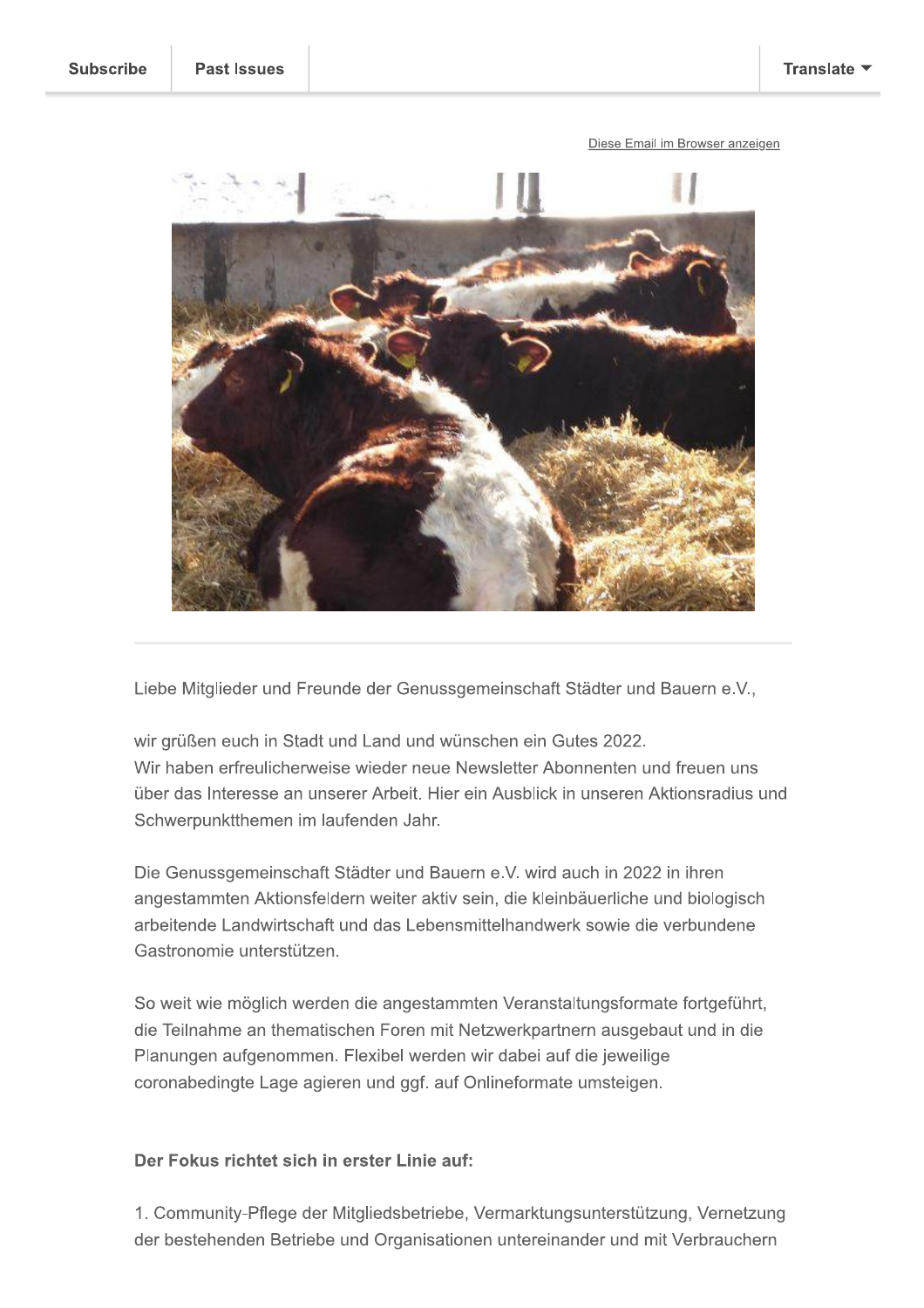2. Gastronomie: enge Zusammenarbeit mit Manuel Reheis (Restaurant Broeding) ins Thema Ausbildung/Berufsschulen, Nachwuchsförderung und Begeisterung für das Handwerk wecken. Veranstaltungen mit und bei "machtSinn" in Holzkirchen mit Bernhard Wolf und im GUBE20 Kulturessraum in München.

3. Ziegenvermarktung: Veranstaltungen mit und bei Chef Alliance Köchen und Betrieben "Gastrowochen" Ziegenprojekt, regional und überregional.

4. Unterstützung von SoLaWi (Solidarische Landwirtschaft) Projekten sowie gemeinschaftsgetragene Investitionen mittels Genussrechten und sonstigen Beteiligungsmöglichkeiten (Patenschaften usw.) Gründung, Durchführung und Beratung bei Einkaufsgemeinschaften und regionalen Partnerschaften.

5. Fortsetzung der politischen Arbeit in entsprechenden Gremien/Nutztierschutz, Agrarpolitik.

6. Veranstaltungen und Führungen zu Höfen und dem Lebensmittelhandwerk, so weit die Situation es möglich macht.

## Wir stellen uns vor

Wer bei uns im Verein was macht, haben wir in unserer aktuellen Präsentation zusammengefasst, die man auf der Webseite finden kann: Wer wir sind und was wir tun.

Aktuelle Themen und Termine erhalten die Mitglieder per E-Mail und werden in der Termin- und News-Rubrik ständig aktuell präsentiert.

Dies wär's für den Start und für heute.

Mit sonnigen Grüßen für das gesamte Team grüßt

Autorin: Marlene Hinterwinkler

Titelfoto: Genussgemeinschaft Städter und Bauern e.V. Pinzgauer Mutterkuhherde beim Biohof Lenz. Zorneding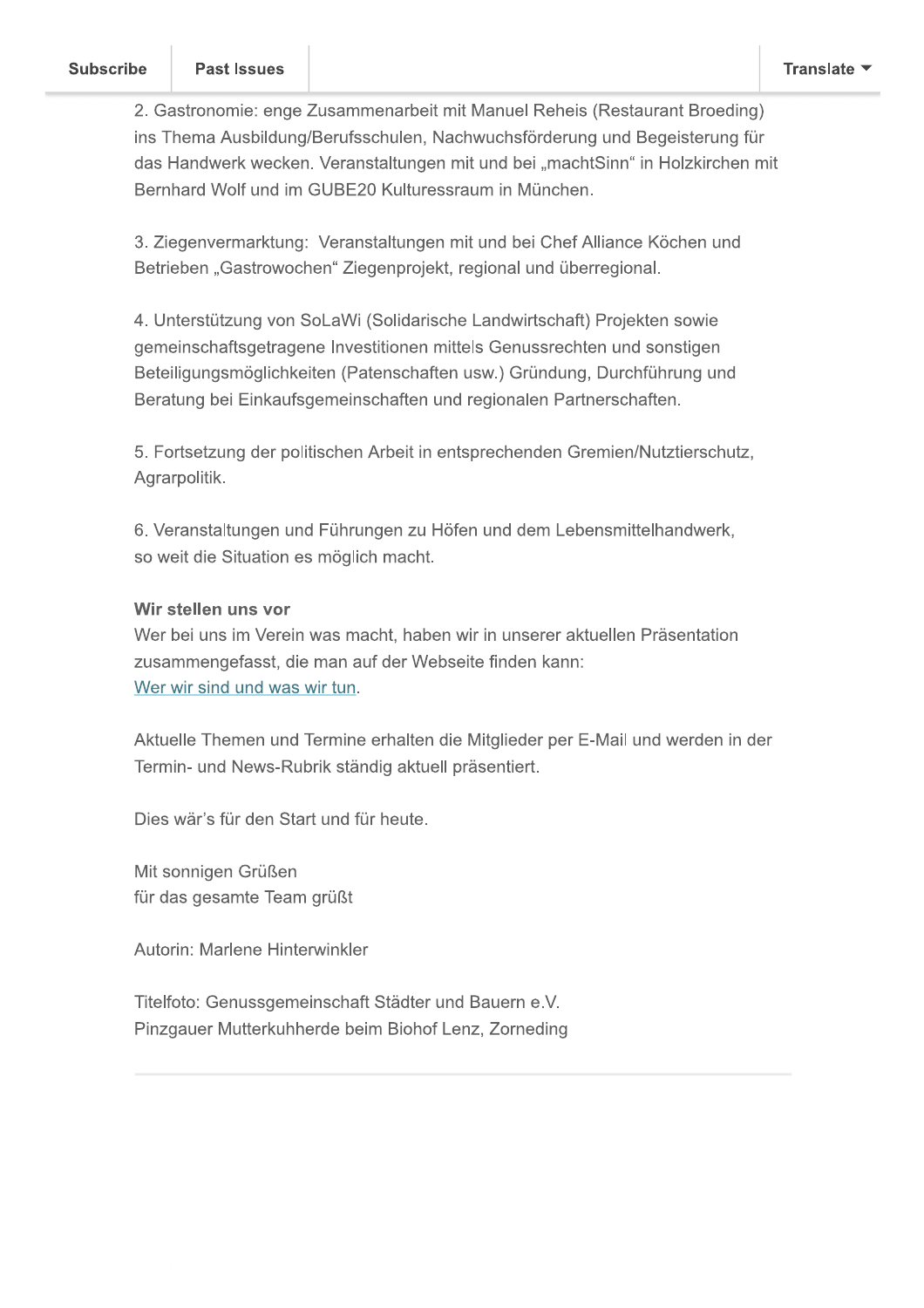#### Translate  $\blacktriangledown$





Genussgemeinschaft Städter und Bauern e.V. Holzstraße 15b - 80469 München info@genussgemeinschaft.de www.genussgemeinschaft.de

#### Newsletter wird nicht richtig dargestellt? Im Browser öffnen

#### Impressum:

Newsletter der Genussgemeinschaft Städter und Bauern e.V., Holzstraße 15b, 80469 München V.i.S.d.P.: Erster Vorsitzender Markus Hahnel Redaktionskontakt: info@genussgemeinschaft.de

Die Genussgemeinschaft Städter und Bauern e.V. finanziert sich durch ehrenamtliche Arbeit sowie durch Mitgliedsbeiträge.

Dieser Newsletter erscheint in unregelmäßigen Abständen und informiert Sie laufend über die neuesten Ereignisse und künftigen Entwicklungen und Vorhaben der Genussgemeinschaft Städter und Bauern. Die Informationen stellen wir nach bestem Wissen und Gewissen zusammen. Trotzdem können Angaben falsch oder veraltet sein oder auf Irrtum oder Missverständnis beruhen. Eine Haftung können wir in keinem Fall übernehmen. Gern dürfen Sie diesen Newsletter an Freunde und Bekannte weiterleiten und so für unser Projekt werben. - Sollten Sie keine weitere Zusendung wünschen, klicken Sie bitte hier.



**Werde Mitglied** 

### Besuche uns in den Sozialen Netzwerken.